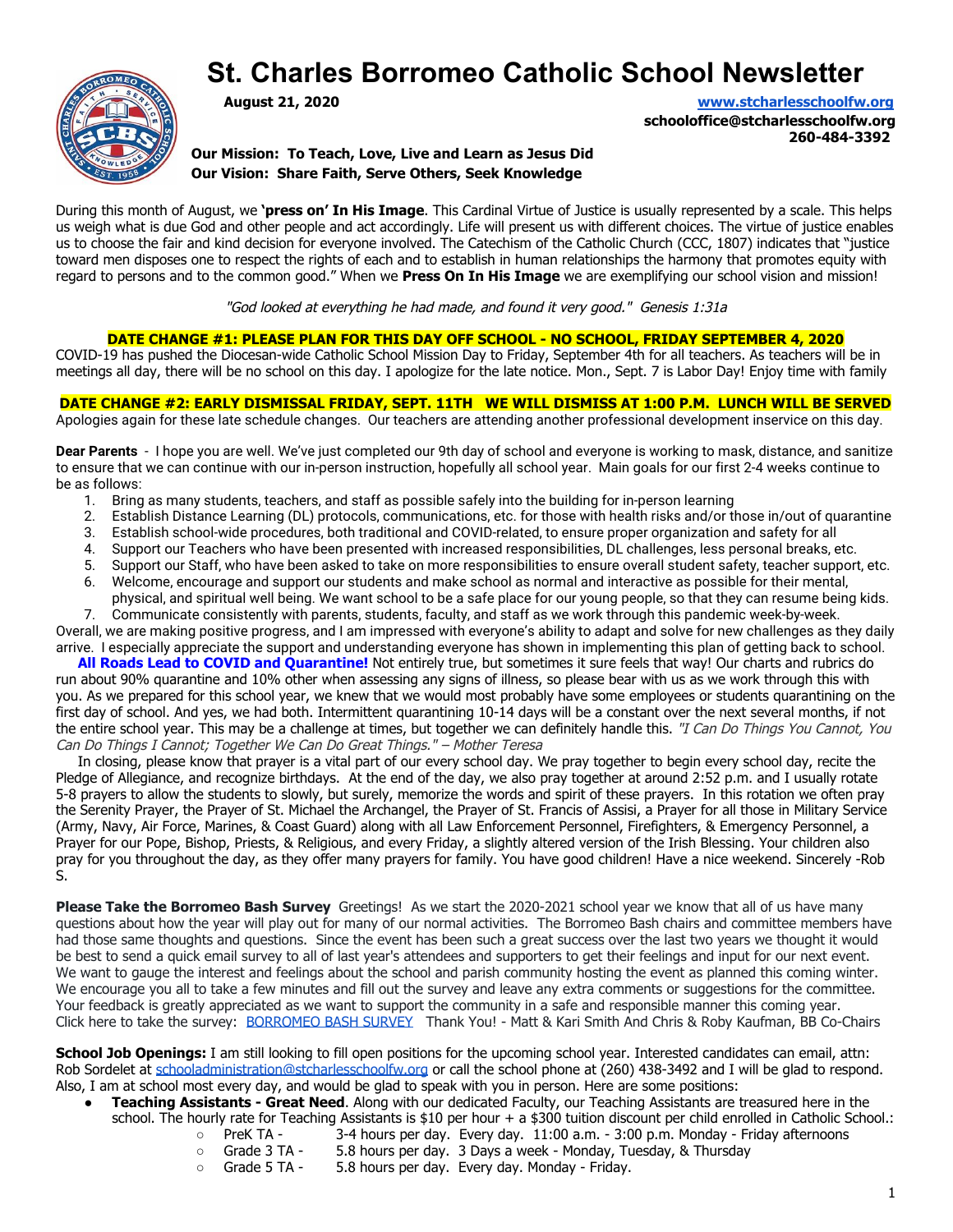- **Math Teacher** Grade 7. This is a full-time position with a delightful junior high team for support. Licensed teachers are preferred, but I will also consider candidates looking to transition into teaching as a new career. We have plan B in place, but ideally, as we expanded to two teachers for math in junior high last year, I would ultimately like to continue with the expanded math minutes as we move forward. If you are hiding a math genius wanna-be teacher in your basement, please let me know.
- **Computer Teacher All grades**. This is a full-time position with the enjoyment of seeing all of the students and working through a curriculum that is of great interest - technology - to young people today. Licensed or certified candidates are preferred, but I will also consider candidates looking to transition into teaching as a new career.
- **Paraprofessional (Life Skills Program)** This is a unique position requiring a special person. As an assistant to the teacher in our Life Skills classroom, the candidate will be working with students with more severe needs than our other students who have identified learning needs. We have a great group of students in our program, who blossom with a little more 1:1 attention. This may also be a full-time position and/or a shared, permanent part-time position.

## **Calendar Update**

August 25 Beginning Orchestra Parent Meeting and Instrument Fitting 6:30 pm in Hession Center Room C/D

- August 26 Fine Arts Booster Meeting, Room B
- August 27 Cub Scout meeting, 6:30 pm, at Shoaff Park
- August 28-29-30 Knights of Columbus sponsor Men's Tool and Toys garage sale
- September 3 School IS IN SESSION
- September 4 No School Teachers attend diocesan meeting
- September 7 No School Labor Day Holiday
- September 11 Interim Period ends
- Early Dismissal at 1:00 pm for Staff Development
- September 14 School Picture Day
- September 18 Interim Reports go home

#### **PowerSchool Note**

St. Charles uses PowerSchool for grade management. Parents and students in grades 4-8 have access to view their PowerSchool grades online. PowerSchool account creation/ login papers were sent home with students in grades 4-8 this week. Please ask your student for this paper. Parent account creation information is in the center of the page and student username and password is located on the bottom of the page. We encourage all parents to create (if they have not already done so) their own PS parent account in order to monitor their student's (or students') grades.

If you have already created a PowerSchool account, but need help accessing the account, please email Pam Bojrab: [pambojrab@stcharlesschoolfw.org](mailto:pambojrab@stcharlesschoolfw.org).

#### **Friends of the Poor Walk/Run- Sunday, September 27, 2020- Parkview Field**

What: 3-mile Walk Benefitting the St. Vincent de Paul Society When: Sunday, September 27, 2020 1pm check-in, 2pm start Where: Parkview Field 1301 Ewing Street, Fort Wayne Online Registration: [https://www.fopwalk.org/event/2493.](https://www.fopwalk.org/event/2493) T-Shirts and prizes available for those who pre-register! No Entry Fee. Walk to raise awareness of those living in poverty in Northeast Indiana. Ask friends and family to sponsor you!

**CUB SCOUTS** It is not too late to join Cub Scouts!! Our first meeting will be at Shoaff Park on Thursday, August 27, under the pavilion next to the splash pad at 6:30 PM. Parents and any boys first through fifth grade are welcome to come check it out. Masks are required. We would love to see you there! If you have any questions please contact Jen Prado 260-416-7411 or [Jennaprado@yahoo.com](mailto:Jennaprado@yahoo.com)

#### **Knights of Columbus**

The St. Charles Knights of Columbus Council is sponsoring a **"Men's Tools and Toys"** garage sale from the Parish Office Garage next to the football field. The sale is Friday, August 28, 9:00 am - 3:00 pm, Saturday, August 29, 9:00 am - 3:00 pm, and Sunday, August 30, noon - 4:00 pm. They are in need of donations of new or used shop or lawn tools and sports/recreation equipment. Donations can be dropped off at the St. Charles Parish Office Garage on Saturday, August 22, and Sunday, August 23, from 1:00 - 5:00 pm.

#### **SCRIP NEWS**

Hopefully all of you are settling into this new and different school year. We missed having the opportunity to meet you at "Back-to-School" night but know that the virtual meeting was the right choice for this school year. Look for a special packet from **SCRIP** to come home with your students in the next week. It will contain information that everyone will find helpful – whether or not you are currently familiar with the program.

**Schedule Note –** With no school on Friday, September 4, **SCRIP** sales will take place on **Thursday, September 3.** This schedule change happens whenever Thursday is the last school day of the week. School orders will also be collected and filled on September 3. Thanks to everyone who sent an order in on Monday – we hope more of you will take advantage of this easy method of purchasing **SCRIP.**

#### IF you are interested in learning more about this fund-raiser that can put money back into your pocket, feel free to **contact us in the SCRIP office – 969-4027.**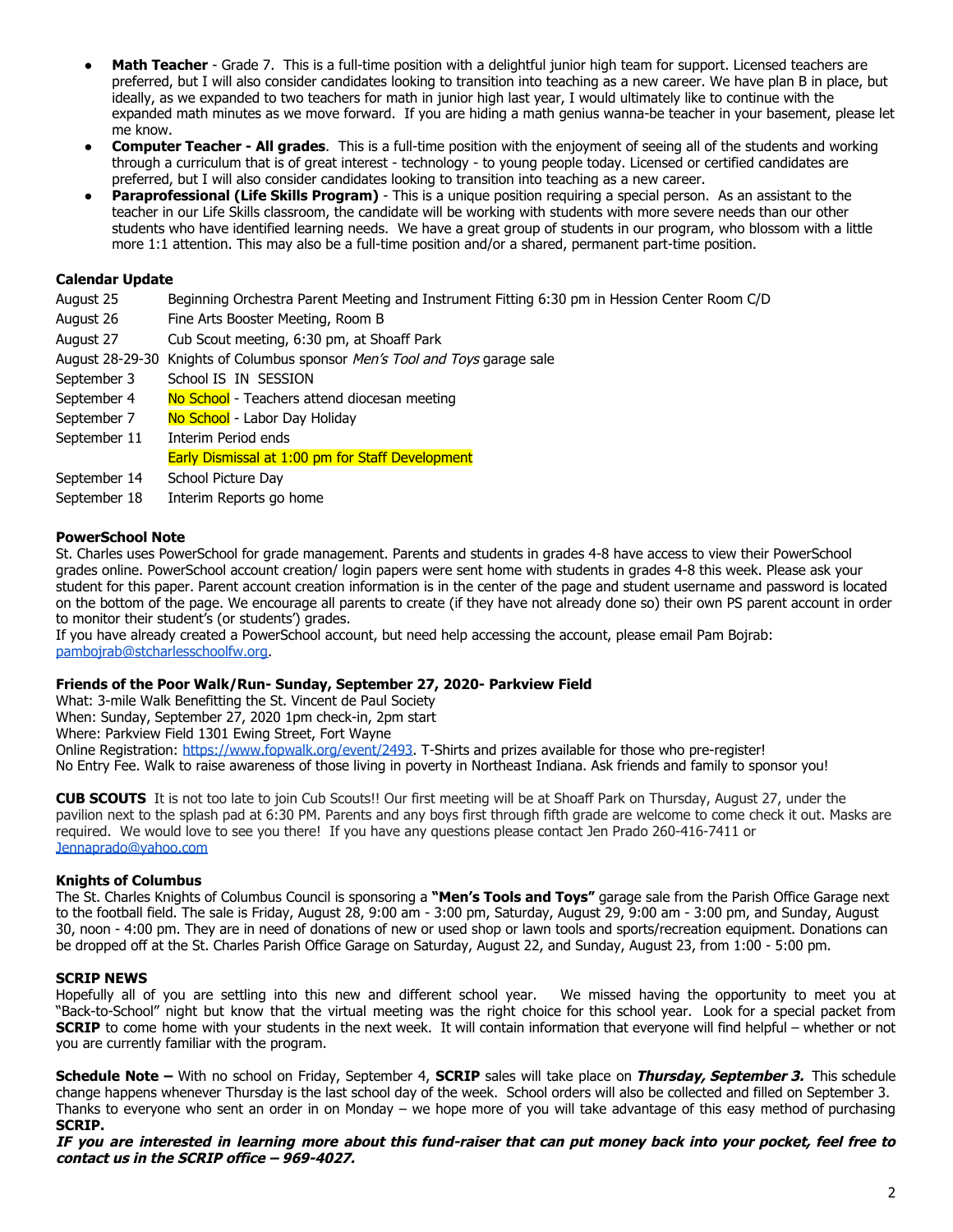# **IMPORTANT 2020-2021 Library News**

Welcome back! I'm writing to inform you of library happenings as this school year is looking a little different for us.

The students will not be having library class as normal, but will have time each week to come and trade books. This year, students are permitted to check out THREE books at a time. After students return a book(s), it will need to sit for up to 7 days. This is why we are allowing three books to be checked out at a time. We are asking that the students manage their books in a way that they are not returning all three at a time, because they will not be able to check out new books until the 7 days are up and we can check them in. This will be a balancing act for all, and we appreciate your patience with this change. Also, if books are not returned, students may not check out new ones. Please help your child find a safe place to keep books at home. (Out of reach of pets, little brothers or sisters, weather, food, etc.) If a student loses or damages a book, s/he must pay a proportionate fine or pay the cost of replacing the book. Please encourage your child to take care of books and to return borrowed materials to the library promptly.



# For those new to St. Charles, students in **grades 2-8** participate in the **Accelerated Reader (AR) program as part**

**of their reading grade.** Students will visit the library each week to check out books to read for AR. The AR program is simple to follow. **(1.)** The student reads a book from the Accelerated Reader book list. **(2.)** The student takes a computerized test on the book (at school only), answering multiple choice questions based on comprehension of the book's characters, plot, and summary. The students are NOT allowed to use the book to help them while taking a test. **(3.)** After finishing the test, the student receives a point score based on the number of questions answered correctly. For example, if the book was worth 5 points, and the student scored a 100% on the test, s/he accumulated 5 points for the quarter by reading that book. **(4.)** Students continue this process until they have fulfilled OR surpassed the required point goal for that particular quarter. The computer keeps track of every student's points (quarterly & cumulatively), and the teachers then include the points for students' reading grades.

**Parents can follow along with student's AR progress at home through our AR HOME CONNECT program. A very important letter entitled "Home Connect" was given to the students to give to parents. Please be on the lookout for this letter and ask your teacher if you have not yet received it. Follow the set of instructions in the letter to create your parent account and begin monitoring your student right away! A list of all AR books is available for parents to view by going to the following web address: [www.arbookfind.com](http://www.arbookfind.com/). There are countless books with AR tests from which students may choose. Type in the title or author and you will be able to see if a book your student may want to read is actually an AR book. You will also be able to see the reading level and point value of the book. If you are not sure if a book is appropriate for your child to be reading, I recommend visiting [www.commonsensemedia.org.](http://www.commonsensemedia.org/)**

The AR points listed in this chart represent the number of points required to be earned each grading period by the students. This is included in the students' reading or literature quarter grades on report cards. Grades 1 & 2 only test with teacher's discretion. For this first quarter, students are asked to earn only half the required points.

Theresa Knox  $\sim$  School Librarian  $\sim$  260-969-4041 Theresaknox@stcharlesschoolfw.org

# **Accelerated Reader Requirements For The Year**

| <b>GRADE</b>  |         | <b>READING LEVEL</b>                         | <b>Quarter 1 AR POINTS</b> Quarter 2 AR POINTS |    | 1st Semester TOTAL |
|---------------|---------|----------------------------------------------|------------------------------------------------|----|--------------------|
| 8             |         | $6,7,8+$ Check with teacher if below level 6 | 9                                              | 18 | 27                 |
|               | $5.67+$ | Check with teacher if below level 5          |                                                | 15 | 22                 |
| 6             |         | 4,5,6+ Check with teacher if below level 4   | 6                                              | 12 | 18                 |
| 5             | $4.5+$  | Check with teacher if below level 4          | 4                                              | 9  | 13                 |
| 4             | $3.4+$  | Check with teacher if below level 3          | 3                                              | 6  | 9                  |
|               | $2.3+$  | Check with teacher if below level 2          | 2                                              | 3  | 5                  |
|               | $1,2+$  |                                              |                                                |    | 3                  |
| $\sim$ $\sim$ |         | <b>Advised Product Football</b>              |                                                |    |                    |

1 & K 1+ Advanced Reader/Enrichment